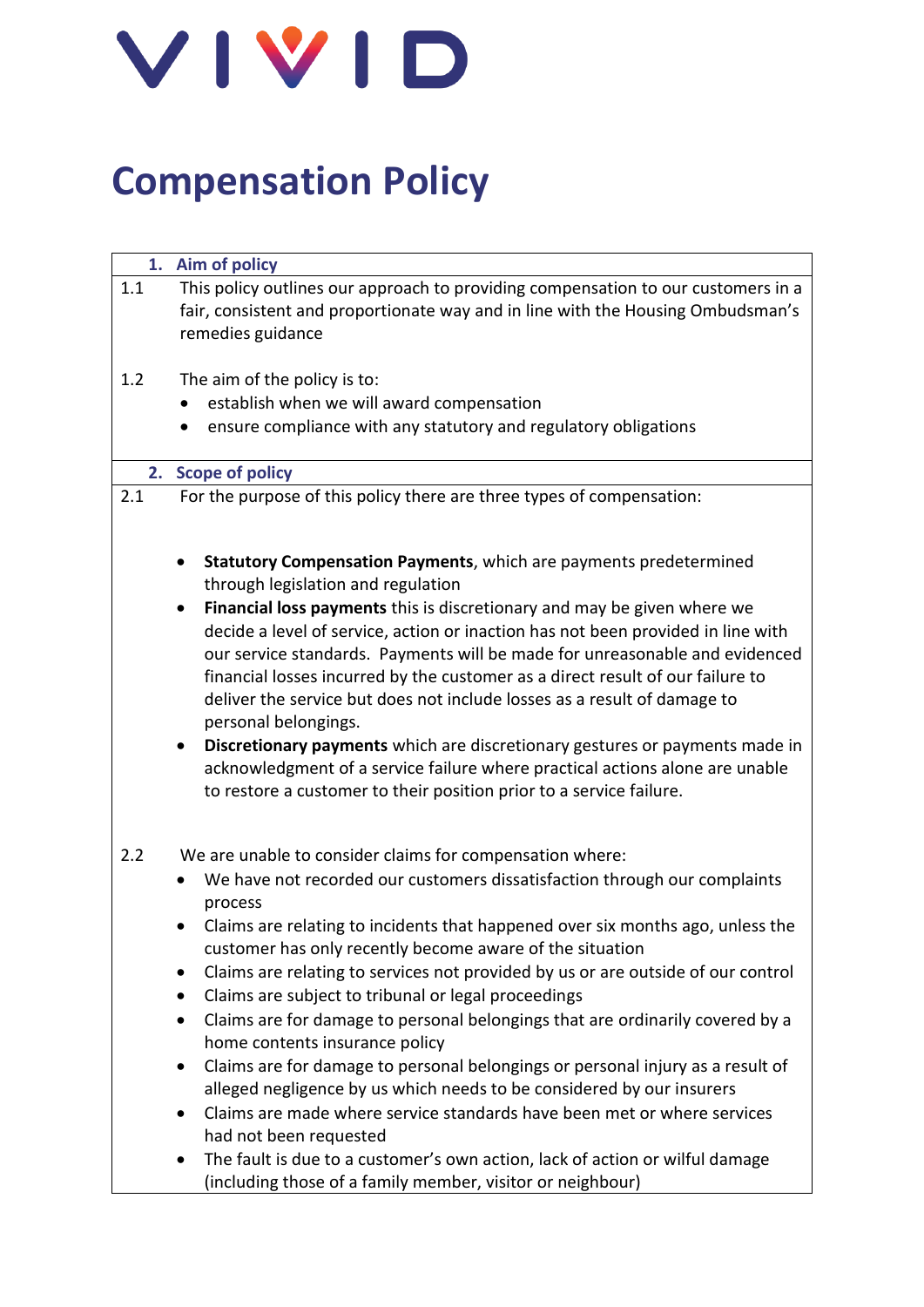

- The fault or damage is due to a third-party e.g. a utility supplier
- The claim is for short-term nuisance caused by building works
- The impact is due to circumstances beyond our control e.g. severe weather
- 2.3 In accordance with the terms and conditions of the tenancy agreement, customers are required to keep paying any required rent and/or service charges while we investigate and process compensation claims.
- 2.4 This policy applies to all our customers regardless of tenure but excludes market sales.
- 2.5 All staff need to be aware of this policy.

## **3. Policy statement**

- 3.1 We are committed to delivering services of the highest quality and achieving high levels of customer satisfaction. We recognise that sometimes we might get it wrong, or our services may not be meeting our service standards. This policy provides a clear, simple and accessible opportunity for customers to be able to raise compensation claims and have them promptly, politely and fairly handled
- 3.2 This policy supports our commitment to valuing customer feedback and providing us with an opportunity to listen to and learn from our customers. It enables us to restore a customers' position following service failures and redress any losses they may have incurred, maintain positive customer relationships, and constantly develop our organisational strength.
- 3.3 We will use our discretion, with Head of Service or Executive Director approval, in the implementation of this policy and may at times make a decision outside, but within the spirit of the policy.
- 3.4 Compensation will be offset against any debts owed by the customers unless the compensation offered is a financial loss payment to reimburse the customer for out-of-pocket expenses. This will be at the discretion of the Head of Service or Executive Director.

## **4. Policy**

## 4.1 **Statutory Compensation Payments**

 The statutory compensation payments are the right to repair, right to compensation for tenants' improvements, and home loss and disturbance allowances which are covered under the Land Compensation Act.

These payments are all covered under legislation which provides clear criteria under which they are paid and the amounts that are payable.

## 4.2 **Financial Loss payments**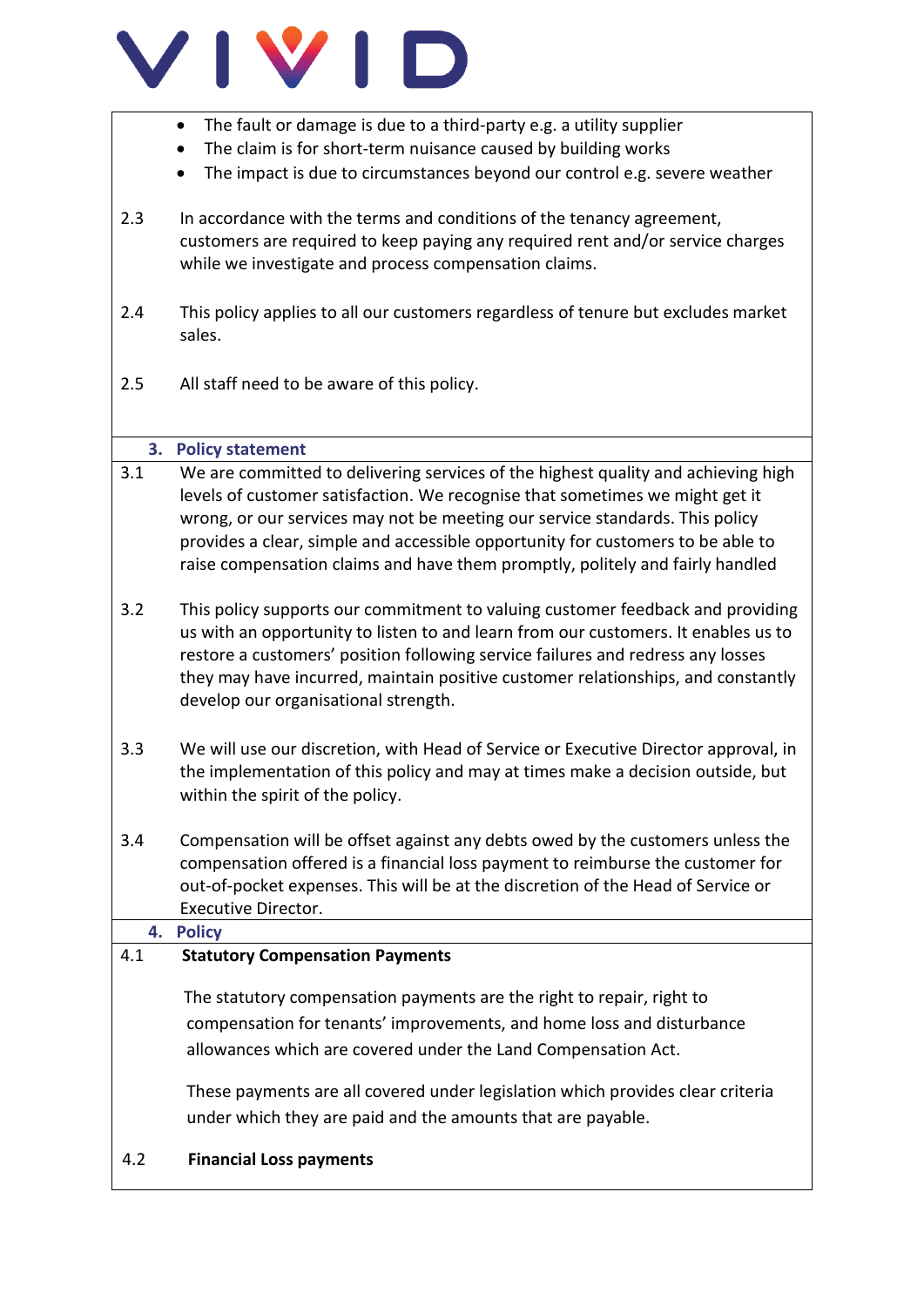

Customers may be entitled to financial loss payments under the following circumstances:

- Loss of use of facilities and amenities.
- Additional utility costs have been incurred due to using substitute heating and dehumidifiers which would have been above the normal expected spend
- Loss of or poor quality of service chargeable services
- Other financial losses as a direct result of a service failure

The compensation guidance framework outlines the criteria to be applied and the amounts that are payable.

## **Discretionary payments**

Where practical actions alone are not able to restore a customer to their position prior to a service failure, we may consider discretionary compensation . This will not always be financial and, in many instances, may be gestures such as:

- A personal visit to apologise
- A letter of apology
- Flowers
- A card

When assessing discretionary payments, we will take into account:

- the number of service failures the customer has experienced (each should be assessed separately)
- The level of inconvenience caused to the customer, taking into account their personal circumstances
- The nature of the service failure
- The level of distress caused to the customer
- The duration of the service failure
- The number of times the customer had to get in touch before raising the complaint

 We may also consider offering assistance with loss of salary in extreme cases and decoration vouchers if the service failure has resulted in decorative damage to the home.

## **Complaint handling**

Where there is evidence that a complaint has not been handled in accordance with our complaints policy and procedure, we may offer compensation. Offers will reflect the seriousness of deviation from the policy and the impact that this has had on the customer. This may include situations like